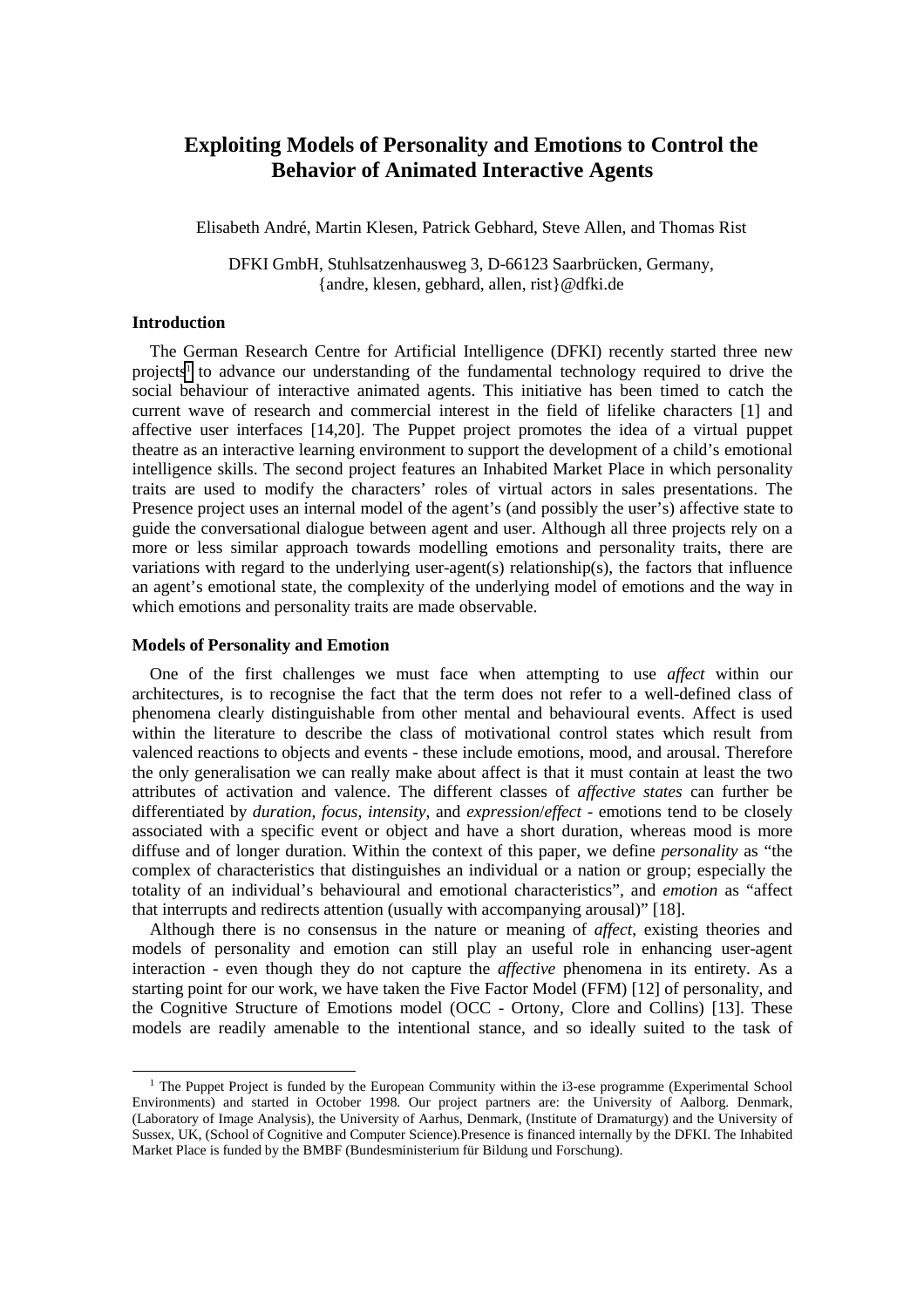creating concrete representations/models of personality and emotions with which to enhance the illusion of believability in computer characters.

*Emotions*: The OCC model of emotions provides a classification scheme for common emotion labels based on a valence reaction to events and objects in the light of agent goals, standards, and attitudes. The OCC model is a model of causation, and will be used within both Presence and Puppet to determine the affective state of the character in response to events in the environment (see also [5] and [15]).

*Personality*: The FFM is a purely descriptive model, with the five dimensions (*Extraversion*, *Agreeableness*, *Conscientiousness*, *Neuroticism*, and *Openness*) being derived from a factor analysis of a large number of self- and peer reports on personality-relevant adjectives. The descriptive nature of the FFM gives us an explicit model of the character's personality, and in turn, allows us to concentrate on using the affective interface to directly express those traits (which offers the interesting possibility of attempting to recreate the character's personality traits from an analysis of the emergent social interaction). Furthermore, as we are focusing on social interactions, we can concentrate on the traits of *extraversion* (Sociable vs. misanthropic; Outgoing vs. introverted; Confidence vs. timidness) and *agreeableness* (Friendliness vs. indifference to others; A docile vs. hostile nature; Compliance vs. hostile non-compliance) although we will also use *neuroticism* (Adjustment vs. anxiety; Level of emotional stability; Dependence vs. independence) to control the influence of emotions within our characters.

In addition to generating *affective states*, we must also express them in a manner easily interpretable to the user (which in the case of the Puppet project will be young children). Personality and emotions can be conveyed in various ways. According to empirical studies, extravert characters use more direct and powerful phrases than introvert characters [6], speak louder and faster [17] and use more expansive gestures [7]. Furthermore, the rendering of dialogue acts depends on an agent's emotional state. Effective means of conveying a character's emotions include acoustic realisation, body gestures and facial expressions [4]. While these studies seem directly applicable to anthropomorphic agents like the Presence Persona, it is not clear to what extent they apply to animals with anthropomorphic features such as the characters in the Virtual Puppet theatre.

In all three projects, personality and emotions are used as filters to constrain the decision process when selecting and instantiating the agent's behaviour. For instance, we might define specific behaviours for extravert characters in a certain emotional state. However, there are other (affective) states we would like to convey that are not simply the result of an affective appraisal (as in the OCC model), or easily derived from personality traits - i.e. fatigue, boredom, and hunger. To model these states, we mimic our character's active body state with motivational drive mechanisms to provide the affective input signals.

### **The Role of Affect and Personality in Puppet**

The objective of the Puppet project is to develop and investigate the value of a new virtual reality environment, the Virtual Puppet Theatre, based on a theoretical framework of "learning through externalisation" [16]. For our first prototype developed for children at the age of 5-6, we decided to model a farmyard as a co-habited virtual world, in which the child's avatar (e.g. the farmer) and a set of synthetic characters (pigs, cows, etc.) can interact with each other. Fig. 1 shows a screenshot of the virtual 3D environment which was developed by our project partners from the Laboratory of Image Analysis at the University of Aalborg.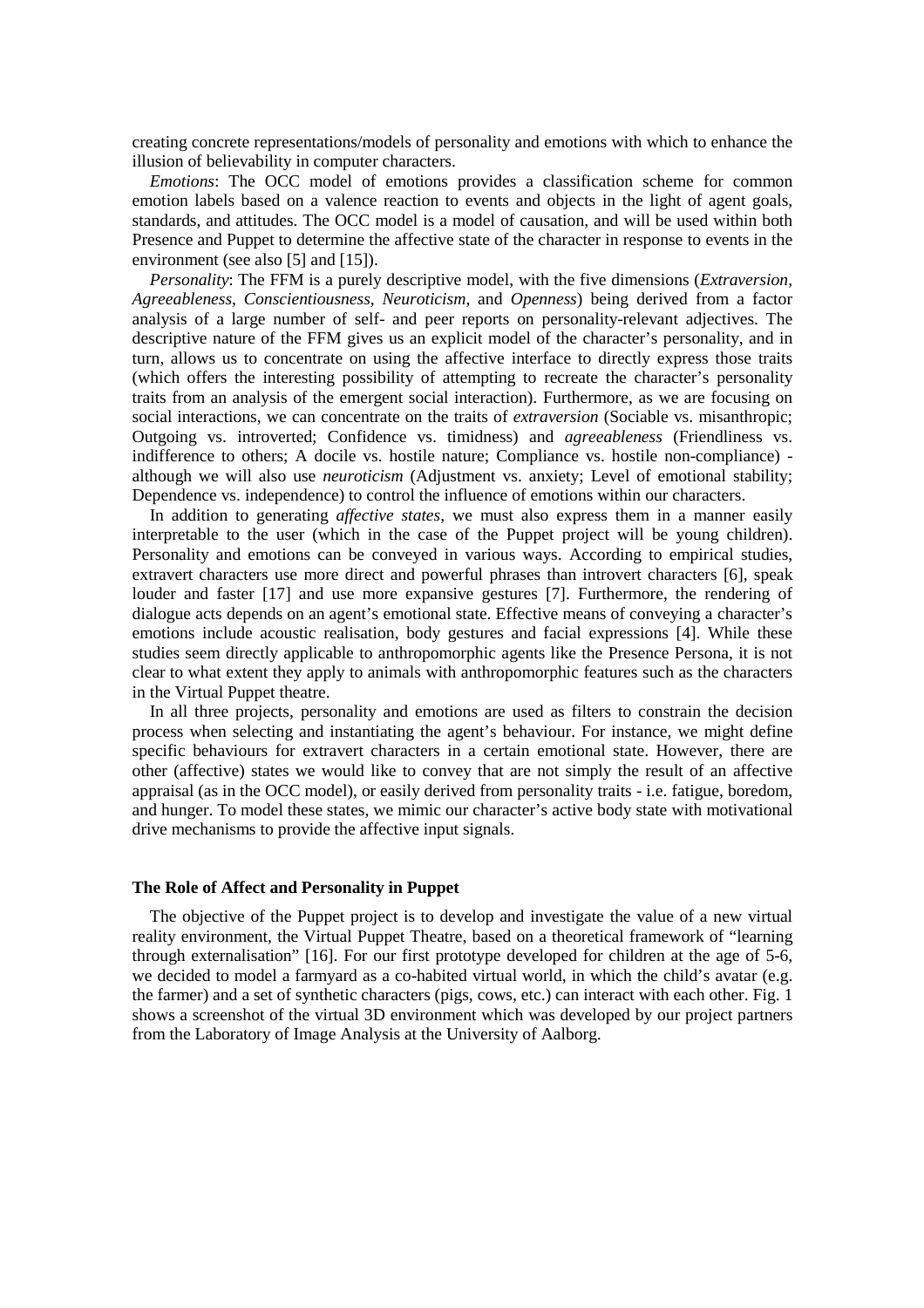Deploying user-controlled avatars and synthetic characters in the child's own play production, the children have to distinguish and master multiple roles in their interaction with



# the system, e.g. that of a director, an actor and an audience with the main activities producing, enacting and reflecting respectively. Within this process the children should gain a basic understanding on how different emotional states and personality profiles influence a character's behaviour and how physical and verbal actions in social interaction can induce emotions in others. Our approach is similar to [8] which allows children to direct a puppet's mood, actions and utterances in interactive storymaking and to [11] where children may induce changes in the characters' emotional state besides selecting a character's actions. Over the next few months, our project partners at COGS will evaluate a group of 5- 6 year old children before and after they played with the VPT. We hope that their findings will validate our assumption that

## **Fig. 1.** Puppet 3D Environment

the children's emotional intelligence skills will be improved by constructing simple models of the virtual puppets minds.



### **The Role of Affect and Personality in The Inhabited Market Place**

**Fig. 2.** Inhabited Market Place. **Fig. 2.** Inhabited Market Place.

The objective of the Inhabited Market Place is to investigate sketches, given by a team of lifelike characters, as a new form of sales presentation (cf. Fig. 2). The basic idea is to communicate information by means of simulated dialogues that are observed by an audience. The main feature of the generated presentations is that the characters not only communicate plain facts about a certain subject matter but present them from a point of view that reflects their specific personality traits, emotions and interest profiles. The purpose of this project is not to implement a more or less complete model of personality for characters. Rather, the demonstration system has

been designed as a testbed for experimenting with various personalities and roles. First informal system tests were encouraging. Even though it was not our intention to make use of humour as e.g. the authors of the Agneta & Frida system [9], people found the generated dialogues entertaining and amusing. Furthermore, people were very eager to cast the agents in different roles in order to find out the effect this would have on the generated presentations.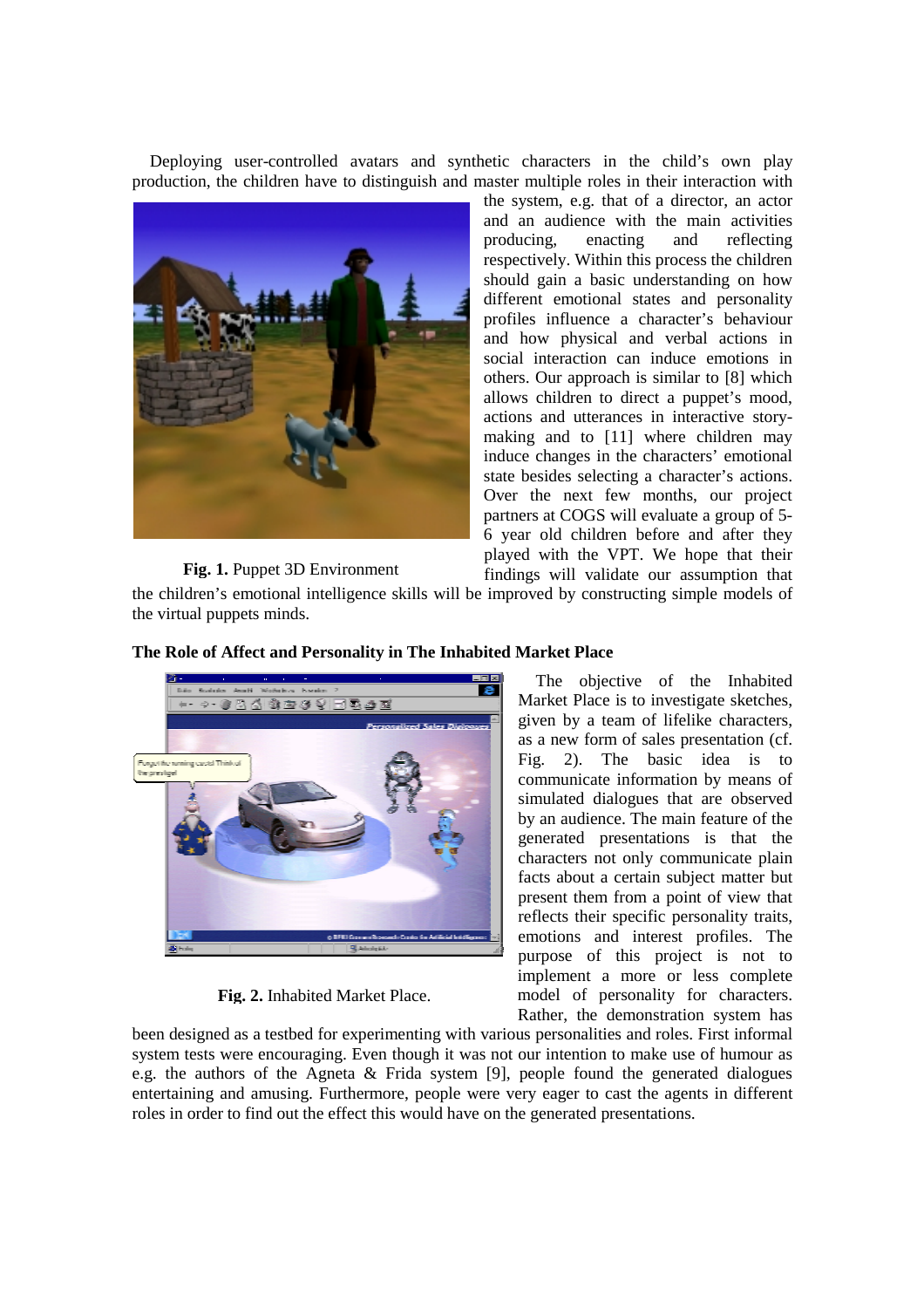

**The Role of Affect and Personality in Presence**

**Fig. 3.** Presence Prototype.

The Presence project uses lifelike characters as virtual receptionists/infotainers/ accompanying guides for visitors to DFKI (see Fig. 3). Here we intend to explore the hypothesis that using an explicit affective model (of both agent and user) to guide the presentation strategies used in the human-agent conversational dialogue will (a) create a more natural and intuitive user interface (by tailoring the conversation to an individual person); (b) provide the user with an engaging and enjoyable experience; and (c) enhance the believability of virtual characters. The Presence project addresses the following research goals: (a) the flexible integration of multiple input (speech, mouse, keyboard and touch-screen) and output

(text, pictures, videos and speech) devices; (b) the development of a high-level descriptive language for character definition, based on personality traits to allow easy customisation of the agent; (c) the combination of computational models of personality and emotion with planning techniques to guide the interaction of a lifelike character presenting material to visitors both locally and/or remotely over the world wide web; and (d) explore the possibility of tailoring the agent-user interaction to an individual user by inferring the user's affective state.

### **Conclusion**

Although all three projects use the same basic psychological models for personality and emotions, they differ in the types of implementation strategies adopted - reflected by the different requirements of their respective application domains. In Puppet and the Inhabited Market Place, we explicitly hand code personality style and affective responses centrally, within the presentation plans themselves. In these scenarios, we do not deal with emotion structures and emotion generating rules explicitly (e.g., see [5]), but rather connect the scenario-specific dialogue acts (e.g., DiscussValue, PositiveResponse, InformIf) to the relevant animation sequences and utterance templates by using the current internal state of the character as an additional constraint in the behaviour selection mechanism. This approach is similar to that of Lester and colleagues [10], where pedagogical speech acts drive the selection and sequencing of emotive behaviours. It allows us to rapidly prototype our presentations, taking advantage of a domain that is more or less self-contained. The approach seems appropriate for applications which address the generation of highly stereotypic response patterns for simpler emotion types. For example, in the Puppet project, we want to send clear and reproducible affective signals to the children who play with the system. In Presence, we made the conscious decision to clearly separate the affect modelling process from the more general purpose presentation planning process. This allows us to maintain a fairly complex, and yet consistent, model of our agent's affective state over a number of very different dialogue topics and application domains - and still produce an engaging variety of responses at the output stage.

A more detailed description of the Inhabited Market Place provides [3]. For further information on the Puppet and the Presence projects, see [4].